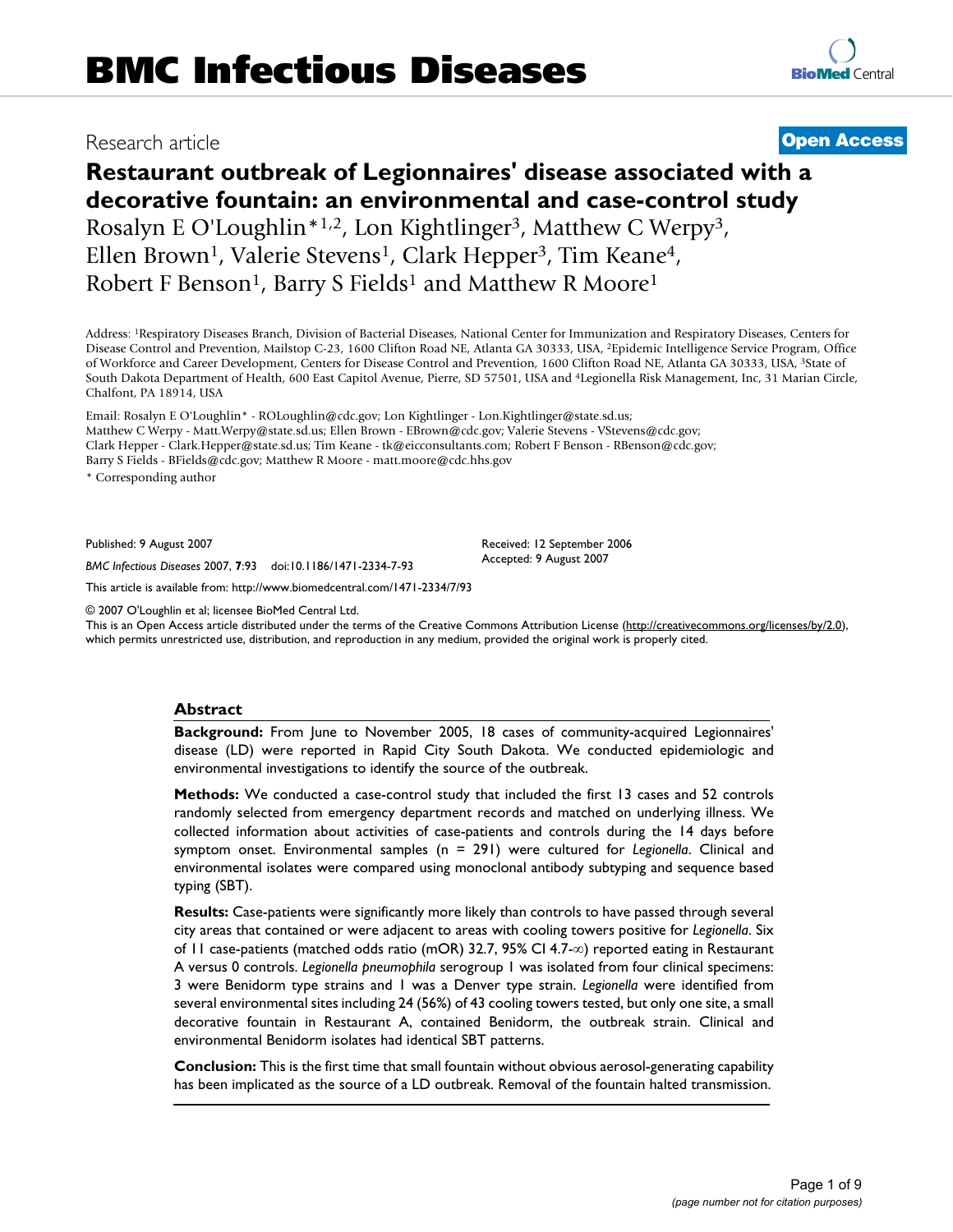#### **Background**

On average, 1675 cases of legionellosis are reported to the Centers for Disease Control and Prevention (CDC) annually by state health departments, the majority of which are Legionnaires' disease (LD) (CDC, unpublished data). It is estimated that between 8,000 and 18,000 persons are hospitalized with LD in the United States each year, suggesting that under-diagnosis or under-reporting are common [1]. One species of *Legionella, Legionella pneumophila*, is responsible for 90% of reported cases of LD in the United States and the majority of these are caused by *Legionella pneumophila* serogroup 1 (*Lp*1) [2,3].

Eighty percent of cases of LD are sporadic [4] and the source of *Legionella* for these cases is rarely known. In contrast, outbreaks, while rare, provide an opportunity to identify common sources of *Legionella*. Community LD outbreaks have frequently been associated with cooling towers [5-13], and whirlpool spas [14-17], and less frequently with evaporative condensers [18], air-scrubbers [19], supermarket misters [20], potable water [21,22], and decorative fountains [23].

In a three week period in June and July 2005, seven cases of LD among residents of Rapid City were reported to the South Dakota Department of Health (SDDH). In the previous 10 years, only two confirmed cases of LD had been reported to the SDDH from Rapid City. (Personal communication, Dr. Kightlinger) No common exposures among case-patients were initially apparent. In July 2005, SDDH and CDC began an epidemiological and environmental investigation to identify the source of the outbreak and to prevent additional cases.

### **Methods**

#### *Epidemiologic investigation*

We defined a case as a resident of, or visitor to, Rapid City, South Dakota who was diagnosed by a physician, either clinically or radiographically, with community-acquired pneumonia (CAP) with onset after May 1, 2005 and who had laboratory confirmation of LD by culture of *Legionella*, by urinary antigen test for *Lp*1, by a four-fold or greater rise in serum antibody titer to *Lp*1, or detection of specific *Legionella* antigen by direct fluorescent antibody staining.

To enhance surveillance for additional cases of LD associated with Rapid City, alerts regarding the increase in cases were made locally (July 2005), statewide (July 2005), and nationwide (August 2005), to public health practitioners, physicians and health facilities. Clinicians were encouraged to perform urine testing for LD for all hospitalized patients with CAP and to report any cases to SDDH. To determine whether the increase in cases represented an outbreak or simply increased diagnostic testing, we examined trends in admissions for CAP to Rapid City Regional Hospital, and *Legionella* urine antigen testing. Hypothesis generating interviews were held with the first six casepatients or their surrogates in an attempt to identify any common exposures.

We conducted a matched case-control study that included the first 13 of the 18 case-patients to identify exposures associated with LD. The remaining five case-patients were not enrolled as they were reported after the source of the outbreak had been identified and publicized. Four controls per case (n = 52) were matched on underlying illness category (healthy, underlying illness or immunocompromised) and smoking status. As all enrolled case-patients were white, older than 50 years, and residents of Rapid City, we restricted our controls to white persons over the age of 50 years from Rapid City. Controls were selected randomly from among persons attending the local hospital's emergency department within seven days before or after the illness onset date of the corresponding casepatient. Potential controls who had a diagnosis of CAP in the last six months, who were residents of a long-term care facility, or who had been away from home for five or more nights during the two weeks of interest were excluded. We interviewed all case-patients or their surrogates in person and interviewed controls either in person, or by phone if they were unwilling to meet an investigator in person.

During interviews with case-patients and controls, we used a map of Rapid City and a calendar to prompt recall of activities during each two-week period of interest. Casepatients and controls were asked to refer to their diaries, check-books, and receipts to further assist with recall. Questions were general, such as "did you visit any restaurants?" or "did you visit any supermarkets?" If the answer was in the affirmative then the person was asked to specify which ones were visited. Reported routes of travel throughout the city were traced on a map which was divided into 180 grids, where each grid represented 1.29 km2, and the grid coordinates were recorded.

Matched analysis of the matched sets using exact methods in SAS version 9.1 (Cary, NC) was used to compute matched odds ratios (mOR) and 95% confidence intervals (CI).

#### *Environmental investigation*

We conducted an environmental assessment of the city to locate aerosol-generating devices. The devices were identified by aerial, driving, and walking surveys of the city and through contacts with city managers, local property managers, water treatment companies, and industrial plumbing contractors. In September 2005, SDDH contracted an engineering consultant (TK) to assist in the environmental investigation and remediation efforts. Sample collec-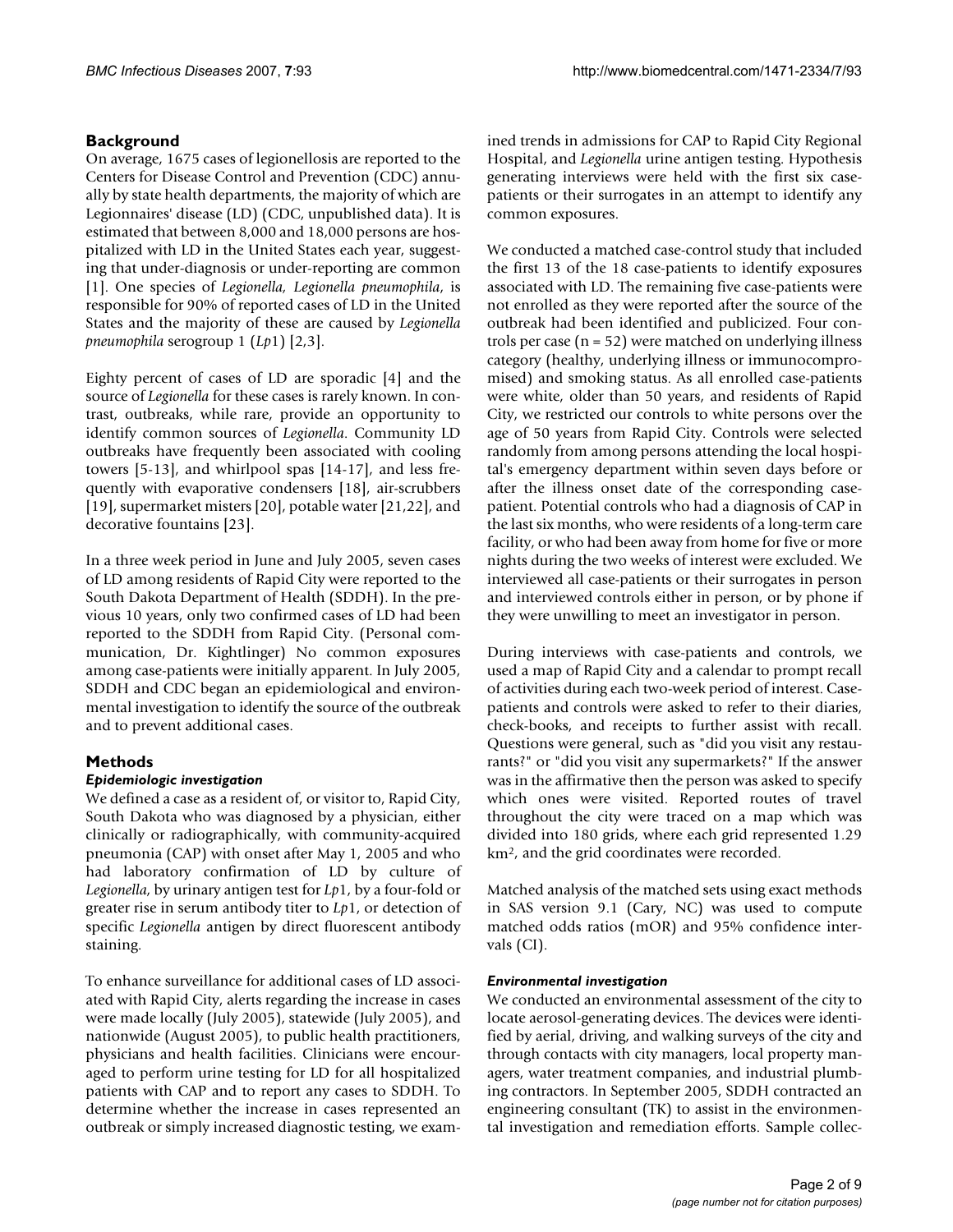tion and analysis were performed according to standard procedures [24]. Between July and November 2005, 291 environmental samples (201 water, 90 biofilm swabs) were collected from 123 potential sources at 73 sites throughout Rapid City. Sampling continued through the course of the outbreak initially concentrated in the documented areas of exposure of case-patients. Some sites were sampled more than once. Potential sources sampled included cooling towers, chiller units, supermarket misters, swamp coolers, decorative fountains, whirlpool spas, the municipal water system, wells and a stream. We also sampled the potable water system from the first seven case-patient homes, but as we found only one sample positive for *Legionella*, we discontinued this sampling as we concluded that acute dissemination of *Legionella* via the municipal water system was an unlikely explanation for this outbreak.

A one-liter water sample and, where appropriate, a biofilm swab were taken from each location. Water samples were collected in sterile plastic bottles containing a 0.1% sodium thiosulfate solution. Samples were shipped to the *Legionella* Laboratory at CDC (Atlanta, GA) or to the Special Pathogens Laboratory, Pittsburgh Veterans Administration Medical Center where *Legionella* was identified using previously described methods [3]. Clinical and environmental isolates were compared using monoclonal antibody (MAb) subtyping [25] and sequence based typing (SBT) [26].

Research was conducted in compliance with guidelines of the U.S. Department of Health and Human Services as they apply to epidemic investigations by the U.S. Public Health Service, CDC.

#### **Results**

#### *Epidemiologic results*

Between June 27 and July 18, 2005, SDDH was notified of seven cases of LD among residents of Rapid City. Enhanced surveillance detected an additional 11 casepatients for a total of 18 cases being reported by November 2005. Sixteen case-patients were residents of Rapid City and two were South Dakota residents who had visited Rapid City. Fourteen (77.8%) of 18 patients were hospitalized, and 1 (5.6%) died. Onset dates ranged over a fivemonth period from May 26, 2005 to October 29, 2005 (Figure 1). Ten patients (56%) were men. Ages ranged from 51 to 88 years (median, 67 years). Eleven (61.1%) patients had at least one medical risk factor for LD; diabetes mellitus was the most common  $(n = 7)$ . One patient was a current smoker and seven were former smokers. The diagnosis of LD was made for all patients by detection of Lp1 antigens in urine by enzyme immunoassay (EIA). Four case-patients were also diagnosed by isolation of *Lp1* from respiratory secretions; 3 were Benidorm strain (MAb pattern 1, 2, 5, 7), a common outbreak strain, and one was Denver strain (MAb pattern 1, 3, 6), a relatively rare strain not previously associated with outbreaks (Figure 1). Data from Rapid City Regional Hospital showed an increase in *Legionella* urine antigen tests from November 2004 with no unusual increase in CAP or LD.

Thirteen of the 18 case-patients and 52 matched controls were enrolled in the case-control study. The median age of case-patients was 67 years (range 51–86) compared to 61 years (range 50–92) for controls. All case-patients and controls were residents of Rapid City and none were current smokers. Seven (53.9%) of the 13 case-patients enrolled in the case-control study had a chronic underlying condition or were immunosuppressed.



#### Figure 1 Epidemiological curve of case onsets of LD in Rapid City, 2005.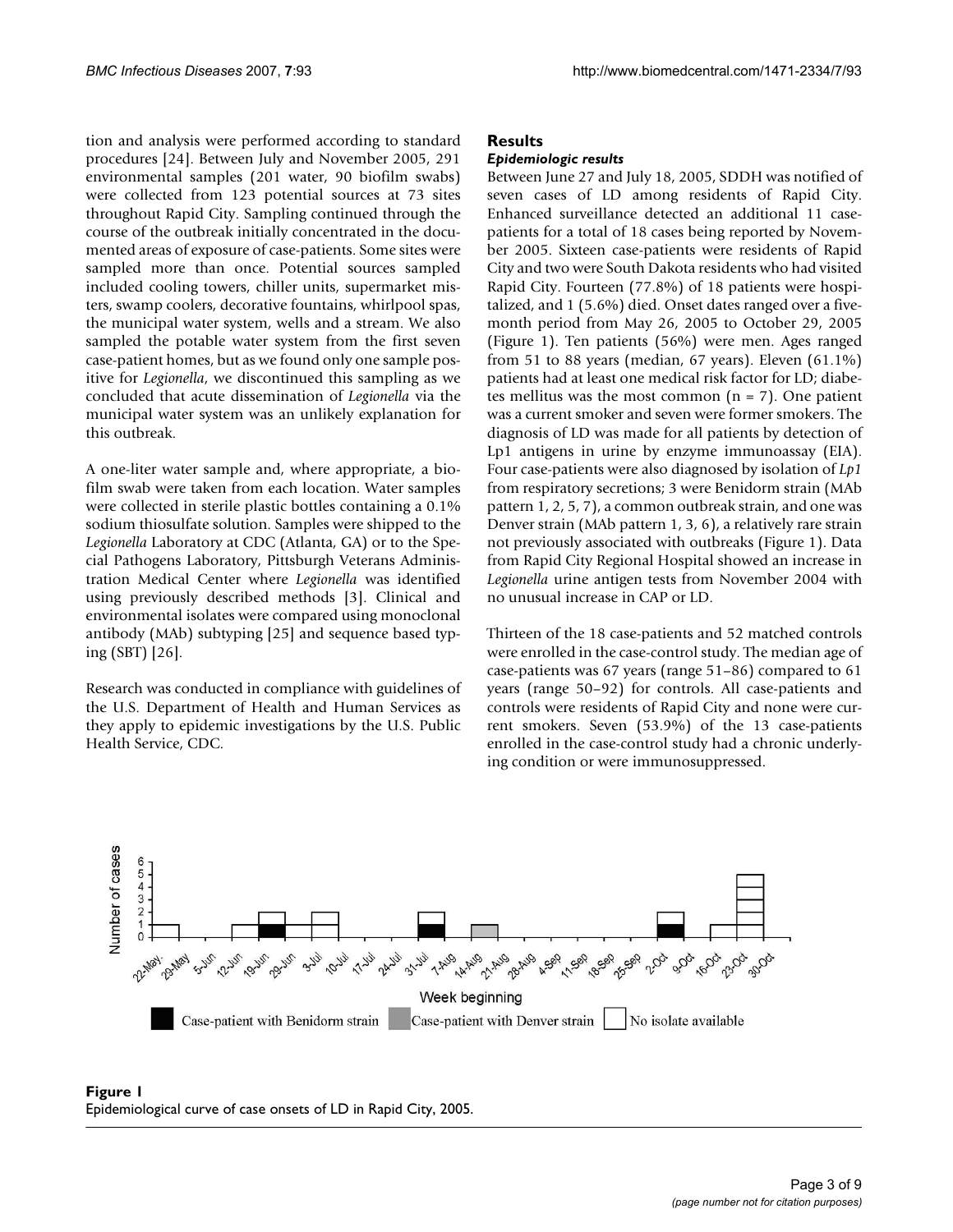Case-patients were significantly more likely than controls to have passed through seven map grids (Table 1). Some of these grids were in, or adjacent to, grids with cooling towers colonized with *Legionella* (Figure 2). This initially supported the hypothesis that a cooling tower was the source of the outbreak. This was strengthened by the fact that no two patients lived or worked in the same building and among the first six case-patients, we could not place more than two case-patients in any one building or adjacent city blocks. Case-patients were not more likely than controls to have spent time outdoors (Table 1).

Table 1 presents matched odds ratios (mOR) for selected exposures. Apart from passing through certain map grids, visiting a restaurant was the only other activity with a statistically significant odds ratio. Six of 11 case-patients versus 0 controls (mOR 32.7) reported eating at Restaurant A during their first interview (information was unavailable for one case-patient and one case-patient was unsure). Six of seven case-patients were interviewed by the end of July and two reported eating at Restaurant A. Nine of 10 casepatients were interviewed by the end of July and three reported eating at Restaurant A. Finally, 12 of 13 casepatients were interviewed by the end of October and six reported eating at Restaurant A (the mOR is presented for the 6 of 11 cases who answered the restaurant question). After the public disclosure of Restaurant A as the source of the outbreak on October 29, 2005, all case-patients were re-contacted by SDDH to verify their exposure status and exposure date, and to ask how long they had spent in the waiting area where the fountain was located. Controls were not re-contacted. Simultaneously, some casepatients were prompted to contact SDDH to say they had eaten at Restaurant A despite not mentioning this in their initial interview. Ultimately, 10 (83%) of 13 case-patients reported eating in Restaurant A within 14 days of their illness onset (two case-patient reported that they ate at Res-

| Table 1: Matched odds ratio for selected exposures |  |
|----------------------------------------------------|--|
|----------------------------------------------------|--|

taurant A but were unsure of when, and one case-patient was not reported to have eaten in Restaurant A). Of the five case-patients not enrolled in the case-control study because they were reported after the fountain had been removed, all reported eating in Restaurant A. Restaurant A was located in map grid I8 which had a non-significant odds ratio (Figure 2).

#### *Environmental results*

*Legionella* was isolated from 43 (35.0%) of 123 potential environmental sources and from 95 of 291 (32.6%) samples (Table 2). *Legionella pneumophila* was the most common species identified and *Lp1* was the predominant serogroup with 25 (58.1%) of 43 sources positive for *Lp1*. Among the *Lp1* isolates that were typed, strains reacting with MAb 1 were most common, suggesting the presence of type strain Camperdown (MAb 1) and/or Oxford 4032E (MAb 1, 6). Due to a shortage of MAb 6 we were unable to distinguish between Camperdown and Oxford for all isolates although the few that were tested were Oxford.

The outbreak strain, Benidorm (MAb pattern 1, 2, 5, 7), was isolated from only one source, a decorative fountain in Restaurant A. Swabs were taken from the fountain basin, nozzle, and internal lamp and a water sample was taken. All were positive for Benidorm strain. We compared all Benidorm clinical and environmental isolates and found identical SBT patterns for the genes *fla*A, *pil*E, *asd*, *mip*, *momp*S, *pro*A, i.e., the pattern 4,7,11,3,11,12, respectively. The decorative fountain had a water *Legionella* colony count of 3000 cfu/ml. Of the remaining water sources positive for *Legionella* that had colony counts recorded, 10 had counts less than 50 cfu/ml, 10 had counts between 50 and 499 cfu/ml, eight had counts between 500 and 1499 cfu/ml, and three had counts above 1500 cfu/ml.

| <b>Activity</b>                                            | Cases (%) $N = 13*$ | Controls $(\%) N = 52*$ | Matched OR | 95%CI         |
|------------------------------------------------------------|---------------------|-------------------------|------------|---------------|
| Passed through grid E3                                     | 10/13(77)           | 12/52(21)               | 10.3       | $2.1 - 100.9$ |
| Passed through grid E4                                     | 9/13(69)            | 15/52 (29)              | 6.8        | $1.3 - 68.5$  |
| Passed through grid F4                                     | 9/13(69)            | 12/52(23)               | 9.1        | $1.7 - 90.9$  |
| Passed through grid F5                                     | 9/13(69)            | 15/52(29)               | 12.1       | $1.5 - 558.5$ |
| Passed through grid F7                                     | 11/13(85)           | 23/52(44)               | 6.5        | $1.3 - 65.4$  |
| Passed through grid F8                                     | 10/13(77)           | 18/52(35)               | 4.9        | $1.2 - 29.3$  |
| Passed through grid H6                                     | 12/13(92)           | 31/52(60)               | 12.0       | $1.3 - 597.4$ |
| >1.5 hours outdoors weekdays                               | 9/13(69)            | 30/52 (57)              | 1.6        | $0.4 - 8.0$   |
| >1.5 hours outdoors weekends                               | 6/13(46)            | 30/52 (57)              | 0.65       | $0.2 - 2.5$   |
| Visited any restaurant                                     | 13/13 (100%)        | 29/52 (56)              | 17.7       | $2.5 - 8$     |
| Reported eating in Restaurant A on first contact with SDDH | 6/11(55)            | 0/44(0)                 | 32.7       | $4.7 - 8$     |
| Visited any food store                                     | 7/13(54)            | 38/52 (73)              | 0.5        | $0.1 - 1.9$   |
| Visited any medical center                                 | 7/13(54)            | 43/52 (83)              | 0.2        | $0.03 - 1.1$  |
| Traveled on main city thoroughfare                         | 10/12(83)           | 33/48 (69)              | 2.2        | $0.4 - 22.0$  |

\*Denominators vary as not all case-patients answered all questions or were excluded because they were unsure.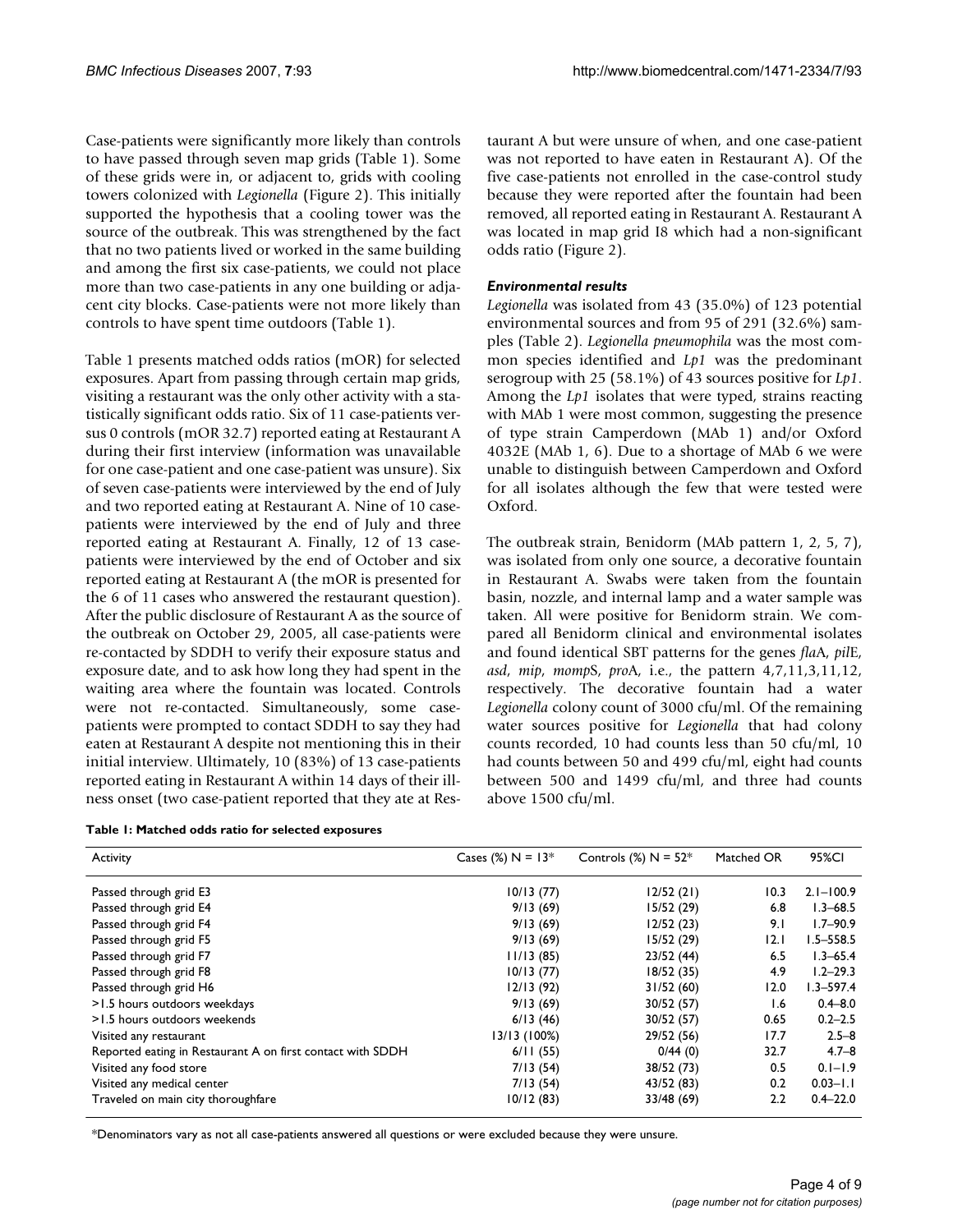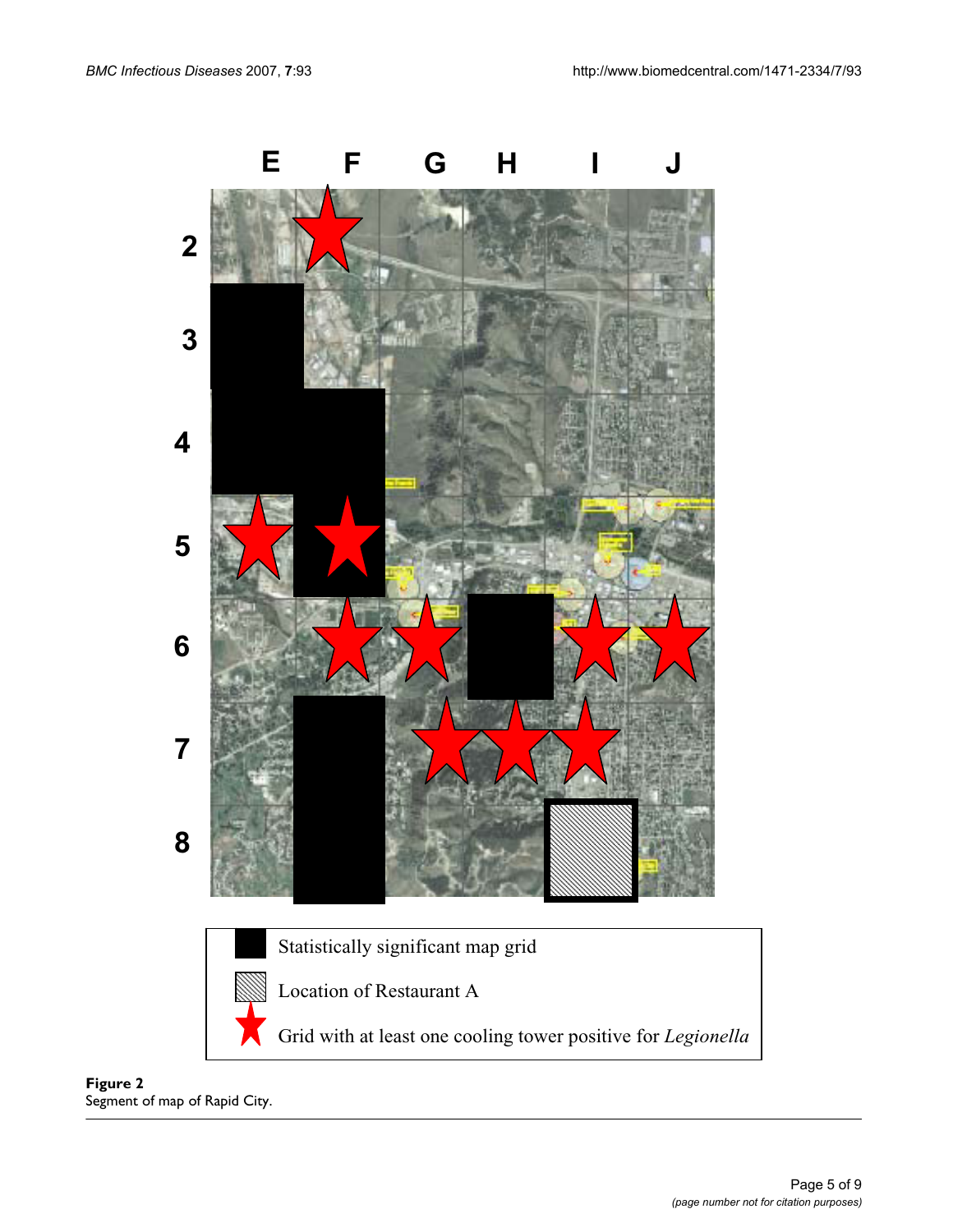|                                                   | <b>Sources</b>             |           | <b>Samples</b> |                                                          |
|---------------------------------------------------|----------------------------|-----------|----------------|----------------------------------------------------------|
| <b>Potential environmental sources</b>            | <b>Number investigated</b> |           |                | Number (%) positive Number collected Number (%) positive |
| Case-patient homes                                |                            | 1(14.3)   | 37             | 1(2.7)                                                   |
| Cooling towers                                    | 43                         | 24 (55.8) | I 16           | 68 (58.6)                                                |
| Chillers                                          | 6                          | 5(83.3)   | 10             | 7(70)                                                    |
| Swamp coolers and sumps                           | 9                          | 5(55.6)   | 2              | 5(41.7)                                                  |
| Decorative fountains and ornamental<br>waterfalls | 22                         | 2(9.1)    | 42             | 2(4.8)                                                   |
| Municipal, local and industrial water sources     | 22                         | 3(13.6)   | 39             | 6(15.4)                                                  |
| Supermarket misters                               | 8                          | 2(25.0)   | 20             | 2(10)                                                    |
| Whirlpool spa                                     |                            | 0(0.0)    | $\mathbf{2}$   | 0(0.0)                                                   |
| <b>Restaurant A</b>                               |                            |           |                |                                                          |
| Fountain                                          |                            | 1(100)    | 4              | 4(100)                                                   |
| Other water sources                               |                            | 0(0.0)    | 9              | 0(0.0)                                                   |
| Total                                             | 123                        | 43 (34.7) | 291            | 95 (32.6)                                                |

**Table 2: Environmental sources positive for** *Legionella* **bacteria**

The decorative fountain located in the lobby of Restaurant A was sampled on October 24, 2005, turned off at that time of sampling, and removed a few days later. The diameter of the basin of the fountain was approximately 1.2 m with a central water column of approximately 30 cm. The basin was covered with mesh and three colored lights were submerged in the water (Figure 3). The fountain operated for 10–12 hours per day. Restaurant A had seating capacity for 284 people. Case-patients reported a median of four minutes (range 0.5–17.5 minutes) spent in the lobby where the fountain was located. No employees of Restaurant A were reported ill. No cases of LD with an onset date of more than five days after the date the fountain ceased operation were reported in Rapid City. Denver strain, which was identified from one clinical isolate, was not identified from any environmental samples.

#### **Discussion**

We believe that the source of this outbreak was the decorative fountain in Restaurant A for a number of reasons. The epidemiological evidence showed that even with poor case-patient recall the odds ratio from the case-control study showed a strong association between eating at restaurant A and having LD. The environmental investigation found Benidorm strain in the fountain in Restaurant A but not in any other potential environmental source. In addition, the strain isolated from the fountain and the three patient isolates were identical by SBT analysis. The colony count observed in the fountain, while very high, should be viewed as supportive but not decisive evidence of the fountain being the source.

This outbreak was unusual in that it lasted several months, a source that on observation appeared to generate only a small aerosol was implicated, and the casepatients had very short exposure periods. Previously a decorative fountain located in a hotel lobby was associated

with an outbreak of LD [23] and a decorative fountain in a restaurant was linked with an outbreak of Pontiac Fever [27]. In addition, a decorative fountain located outdoors was the suspected source of an outbreak of LD in Portugal [28]. These fountains were significantly larger than the fountain implicated in this outbreak and were likely to have generated a larger aerosol. The fountain in Restaurant A was one of the many potential sources investigated early in the outbreak. Only sources that had a reasonable epidemiological link and that were considered to be a plausible source were sampled. Our initial assessment of the fountain in Restaurant A in July led us to conclude that it was an unlikely source because it appeared to generate very little aerosol, and because at that point only two casepatients reported having eaten at Restaurant A. Therefore, it was not sampled at that time but in October when we found a stronger epidemiological link. The fountain was reported to be out of operation for approximately 30 consecutive days during the time of this outbreak. Although the exact dates were unavailable to us, they appeared to correspond with the period on the epidemic curve when there were no cases. Rather than remediate the fountain in Restaurant A the fountain was permanently removed.

Our initial hypothesis was that a cooling tower was the source of this outbreak for three reasons. Firstly, we could find no common exposures and could not initially place more than two case-patients in any one building, leading us to believe that the source was outdoors. Previous studies have shown infections occurring as far as 6 km from an external source indicating that the wind is capable of transporting *Legionella* plumes [5]. However, exposure to contaminated cooling tower drift can occur indoors but in this situation there was no geographical clustering of patient homes which might have been expected if infection was as a result of a drift. Secondly, we found several cooling towers with *Legionella* in the city close to areas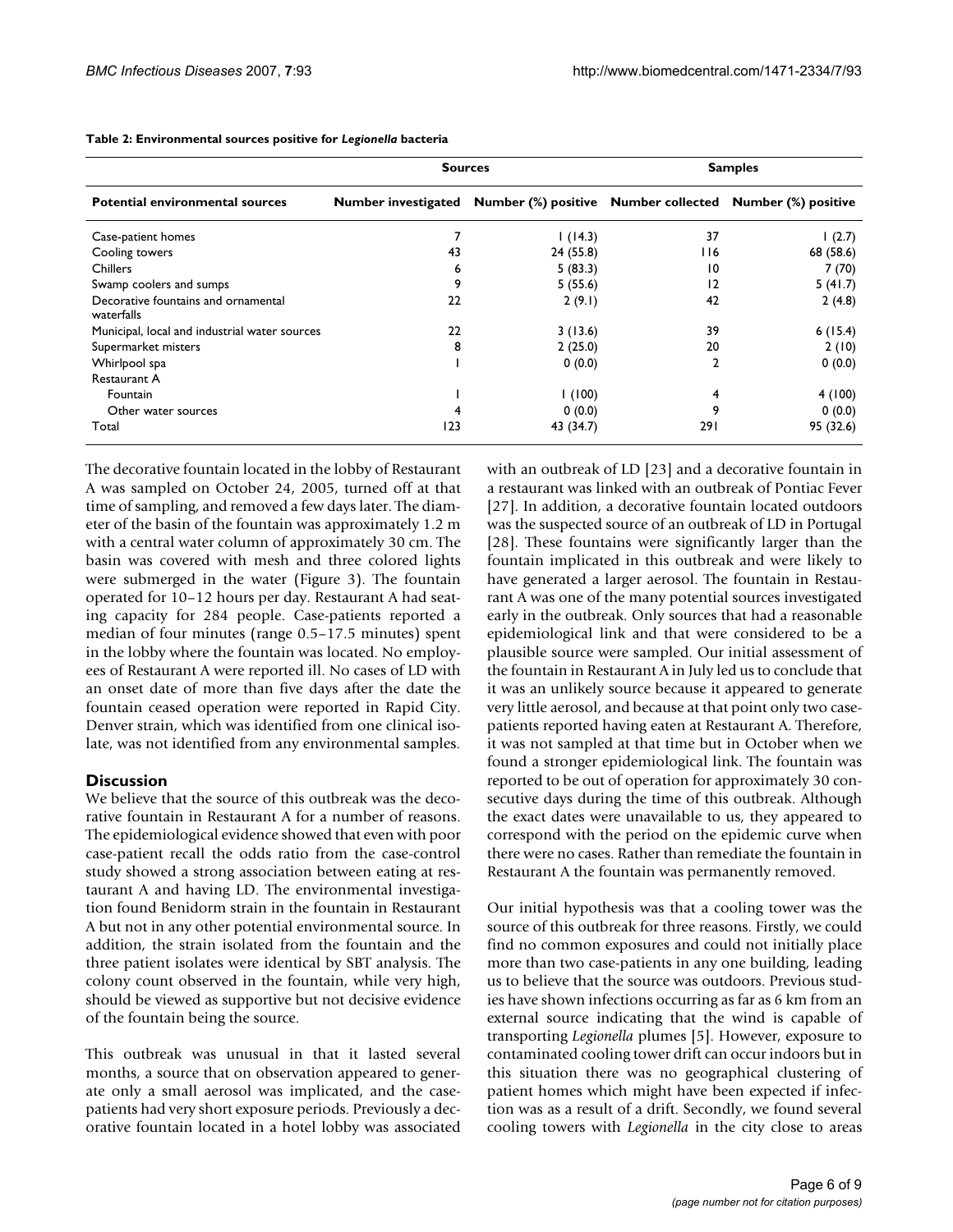

**Figure 3** Decorative fountain situated in the lobby of Restaurant A.

where people shopped and worked, and to map grids through which case-patients were significantly more likely than controls to have traveled. Apart from exposure to cooling towers (using map grids as a proxy), analysis of potential exposures where more than half the casepatients had visited did not initially show any significant differences between case-patients and controls. This hypothesis was strengthened by the timing of the outbreak at the start of summer with many towers bearing heavier cooling loads and running in excess of 100% capacity due to a hotter than usual summer in South Dakota. Thirdly, as outlined in the background, cooling towers are common sources of community outbreaks of LD.

Clinicians at the local hospital in Rapid City had adopted a policy in November 2004 of more intensive diagnostic testing for patients with CAP so that antibiotic therapy could be targeted. *Legionella* urine antigen testing therefore increased prior to detection of this outbreak. This highlights the importance of appropriate diagnostic testing in patients with CAP. While many patients with LD can be treated successfully and empirically with antibiotics currently recommended for CAP, this outbreak shows that the use of etiology-specific diagnostic tests can lead to a public health intervention that prevents future cases of LD. Furthermore, increasing physician awareness and use of the urinary antigen testing, through our recommendation during the outbreak to test all new cases of CAP for LD, may have improved patient management and contributed to the relatively low case-fatality rate. The availability of clinical isolates of *Legionella* from 4 case-patients was critical in allowing us to identify the source of the outbreak. In the United States there has been a steady decline in the proportion of LD cases diagnosed by culture since the introduction of urine antigen testing [2]. However, as this outbreak demonstrates, diagnostic testing of persons with CAP should include collection of urine for antigen testing and respiratory specimens for culture of *Legionella* whenever possible. This recommendation is included in the recently updated Infectious Disease Society of America/American Thoracic Society (IDSA/ATS) guidelines on the management of CAP in adults [29].

*Legionella* was cultured from over half (55%) of the cooling towers tested, several of which were positive for *Lp1*. Although the outbreak was assumed to be caused by Benidorm strain, which was not found in any of the cooling towers, the presence of *Legionella* in so many sources, some with high colony counts, and with the potential to aerosolize is worrying. Other studies have shown that detectable levels of *Legionella* are present in many cooling towers and other building water systems [30,31]. Some researchers advocate measurement of colony counts as a predictor of disease risk [30]. However, because measurement of colony counts is not standardized, no other source was initially evident, and because there is no known safe level of *Legionella*, we applied the precautionary principle and recommended that all positive towers be remediated regardless of their colony count. SDDH employed a *Legionella* consultant (TK) to manage remediation of the cooling towers in accordance with published guidelines [32], and to hold cooling tower maintenance workshops for industry and businesses in Rapid City and two other South Dakota cities.

Our investigation had certain limitations. While it is understandable that individuals recovering from serious illnesses would have some difficulties with recall of activities 1 to 2 weeks earlier, poor recall delayed our ability to identify Restaurant A as a potential source of the outbreak. We could have asked our case-patients and controls whether they visited each individual shop, restaurant, etc. in Rapid City. However, this would have made our already lengthy questionnaire unwieldy. Case-patients were reinterviewed about their exposure to Restaurant A but controls were not re-interviewed. Therefore, we have not presented new matched odds ratios as they may be biased. Given the magnitude of the odds ratio (mOR 32.7) based on the initial case-patients' reported attendance at Restaurant A and given that the Benidorm strain was found only in the fountain in Restaurant A, we believe that not reinterviewing controls has not weakened our conclusions that the fountain in Restaurant A was the source of this outbreak. We excluded the last five cases from the casecontrol study because they were reported after the source of the outbreak was published and we were concerned that their responses may have been biased. We believe that these cases appeared rather suddenly because media attention may have led to increased medical care-seeking,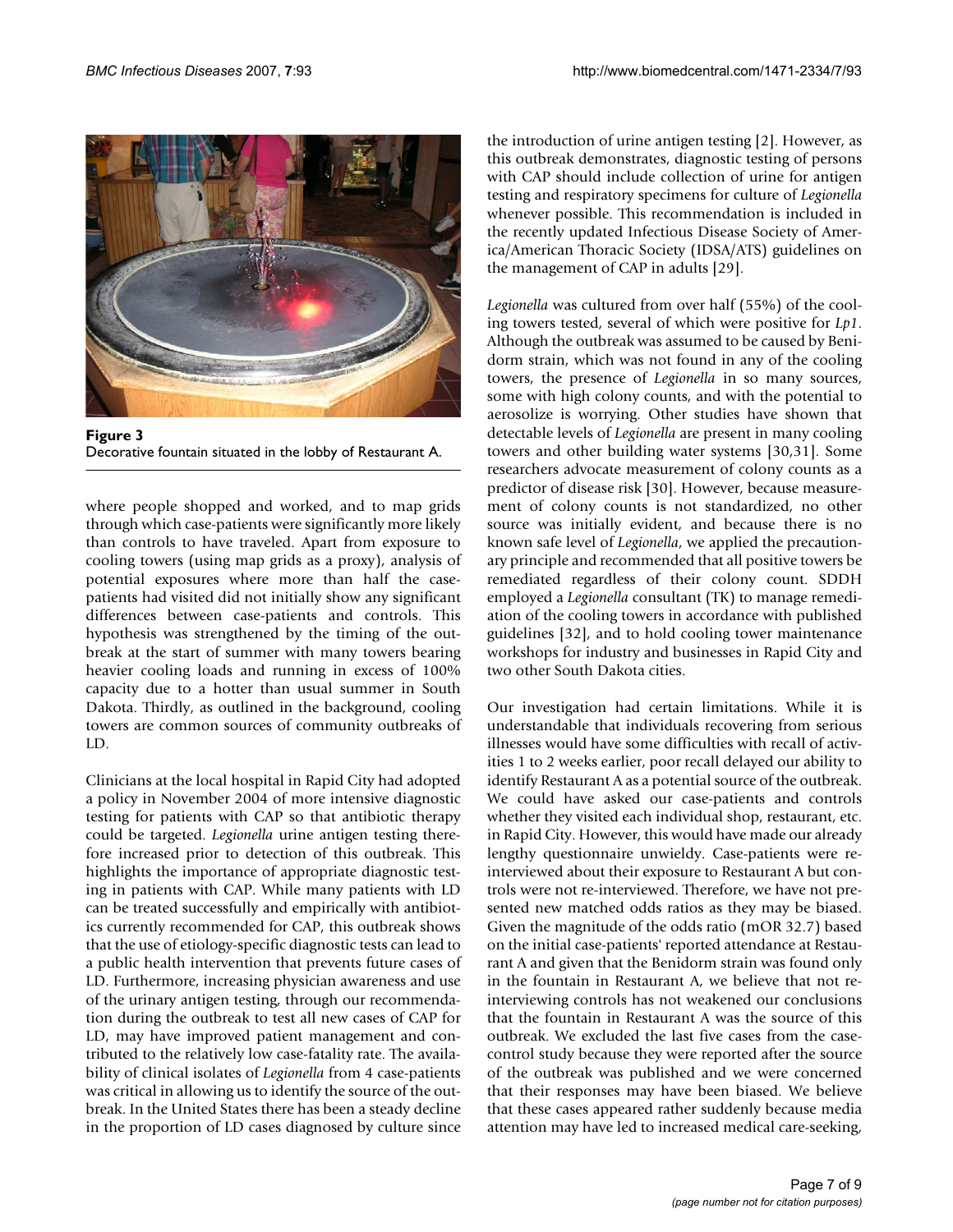increased diagnostic testing, increased reporting, or all three.

We were unable to explain the presence of Denver strain in the clinical isolate of one case-patient. Although this patient ate at Restaurant A, it is possible that this casepatient was infected by a different source and was a sporadic case unrelated to the outbreak. This assumes that the case-patients that were not culture confirmed were infected with Benidorm strain. It is also possible that Denver strain was present in the fountain but was masked by the predominance of Benidorm strain, or that Denver was present in the fountain in early August when this casepatient became ill, but was no longer present in late October when the fountain was sampled. These hypotheses also make it possible that Benidorm strain may have been present in cooling towers but was not present at the time of sampling. If that were the case however, one might have expected more people who had not eaten at Restaurant A to be case-patients. We interviewed approximately half of the controls by phone whereas all case-patients were interviewed in person. This may have led to better recall among cases. Interviews with controls by phone facilitated more rapid recruitment of controls and thus a more timely analysis.

Most of the fountains we sampled had little or no routine maintenance although this is recommended by fountain manufacturers and by the American Society of Heating, Refrigeration, and Air-conditioning Engineers (ASHRAE). ASHRAE guidelines are non-specific for fountain maintenance and are not disseminated widely in the restaurant industry [32]. Proper care and maintenance of ornamental water fixtures, such as decorative fountains, is essential to prevent outbreaks of LD and can be achieved by increasing awareness among fountain operators of the importance of adequate maintenance.

#### **Conclusion**

Small decorative fountains pose a previously unrecognized source of Legionnaires' disease outbreaks as we believe this is the first time that such a small fountain with apparently limited aerosol-generating capability has been implicated as the source of an LD outbreak. Investigations of future community outbreaks of LD should consider exposures to indoor decorative fountains, including small ones such as those that might be present in restaurants, hotels, or other businesses, as potential sources of *Legionella*.

#### **Competing interests**

TK was contracted by SDDH to assist with this outbreak investigation as an environmental engineering consultant specializing in *Legionella* remediation. His consultancy has no conflict of interest with any information contained in this paper.

The author(s) declare that they have no competing interests.

#### **Authors' contributions**

ROL, LK, MCW, CH, TK, BF and MRM participated in the conception and design of the study. ROL, LK, MCW, EB, VS, TK, RB, BF and MRM participated in the analysis and interpretation of data. ROL, MM and LK drafted the article. All authors critically revised the article for important intellectual content and all authors have seen and approved the final version. The corresponding author (ROL) had access to all data and had final responsibility for the decision to submit for publication.

#### **Disclaimer**

The findings and conclusions in this report are those of the authors and do not necessarily represent the view of the Centers for Disease Control and Prevention.

#### **Acknowledgements**

We would like to acknowledge the assistance of staff from the South Dakota Department of Health, Rapid City Regional Hospital, and the Respiratory Diseases Branch at CDC. We would like to acknowledge Janet E. Stout at the Pittsburgh Veterans Administration Medical Center, Special Pathogens Laboratory and Mike Smith at the South Dakota Public Health Laboratory for laboratory assistance, Brian Plikaytis and Kathryn Benton for statistical support, and Nick Hill, Kristin Wilson, Josh Clayton and Cherie Koch for assistance with field work. The study was funded by the Centers for Disease Control and Prevention and South Dakota Department of Health. All authors work for or were contracted by one of these organizations.

#### **References**

- 1. Marston BJ, Plouffe JF, File TM Jr., Hackman BA, Salstrom SJ, Lipman HB, Kolczak MS, Breiman RF: **[Incidence of community-acquired](http://www.ncbi.nlm.nih.gov/entrez/query.fcgi?cmd=Retrieve&db=PubMed&dopt=Abstract&list_uids=9250232) [pneumonia requiring hospitalization. Results of a popula](http://www.ncbi.nlm.nih.gov/entrez/query.fcgi?cmd=Retrieve&db=PubMed&dopt=Abstract&list_uids=9250232)tion-based active surveillance Study in Ohio. The Commu[nity-Based Pneumonia Incidence Study Group.](http://www.ncbi.nlm.nih.gov/entrez/query.fcgi?cmd=Retrieve&db=PubMed&dopt=Abstract&list_uids=9250232)** *Arch Intern Med* 1997, **157(15):**1709-1718.
- 2. Benin AL, Benson RF, Besser RE: **[Trends in Legionnaires' disease,](http://www.ncbi.nlm.nih.gov/entrez/query.fcgi?cmd=Retrieve&db=PubMed&dopt=Abstract&list_uids=12384836) [1980-1998: declining mortality and new patterns of diagno](http://www.ncbi.nlm.nih.gov/entrez/query.fcgi?cmd=Retrieve&db=PubMed&dopt=Abstract&list_uids=12384836)[sis.](http://www.ncbi.nlm.nih.gov/entrez/query.fcgi?cmd=Retrieve&db=PubMed&dopt=Abstract&list_uids=12384836)** *Clin Infect Dis* 2002, **35(9):**1039-1046.
- 3. Fields BS, Benson RF, Besser RE: **[Legionella and Legionnaires'](http://www.ncbi.nlm.nih.gov/entrez/query.fcgi?cmd=Retrieve&db=PubMed&dopt=Abstract&list_uids=12097254) [disease: 25 years of investigation.](http://www.ncbi.nlm.nih.gov/entrez/query.fcgi?cmd=Retrieve&db=PubMed&dopt=Abstract&list_uids=12097254)** *Clinical microbiology reviews* 2002, **15(3):**506-526.
- 4. Marston BJ, Lipman HB, Breiman RF: **[Surveillance for Legion](http://www.ncbi.nlm.nih.gov/entrez/query.fcgi?cmd=Retrieve&db=PubMed&dopt=Abstract&list_uids=7979837)[naires' disease. Risk factors for morbidity and mortality.](http://www.ncbi.nlm.nih.gov/entrez/query.fcgi?cmd=Retrieve&db=PubMed&dopt=Abstract&list_uids=7979837)** *Arch Intern Med* 1994, **154(21):**2417-2422.
- 5. Nhu Nguyen TM, Ilef D, Jarraud S, Rouil L, Campese C, Che D, Haeghebaert S, Ganiayre F, Marcel F, Etienne J, Desenclos JC: **[A](http://www.ncbi.nlm.nih.gov/entrez/query.fcgi?cmd=Retrieve&db=PubMed&dopt=Abstract&list_uids=16323138) [Community-Wide Outbreak of Legionnaires Disease Linked](http://www.ncbi.nlm.nih.gov/entrez/query.fcgi?cmd=Retrieve&db=PubMed&dopt=Abstract&list_uids=16323138) to Industrial Cooling Towers--How Far Can Contaminated [Aerosols Spread?](http://www.ncbi.nlm.nih.gov/entrez/query.fcgi?cmd=Retrieve&db=PubMed&dopt=Abstract&list_uids=16323138)** *J Infect Dis* 2006, **193(1):**102-111.
- 6. Rota MC, Pontrelli G, Scaturro M, Bella A, Bellomo AR, Trinito MO, Salmaso S, Ricci ML: **[Legionnaires' disease outbreak in Rome,](http://www.ncbi.nlm.nih.gov/entrez/query.fcgi?cmd=Retrieve&db=PubMed&dopt=Abstract&list_uids=16181505) [Italy.](http://www.ncbi.nlm.nih.gov/entrez/query.fcgi?cmd=Retrieve&db=PubMed&dopt=Abstract&list_uids=16181505)** *Epidemiol Infect* 2005, **133(5):**853-859.
- 7. Garcia-Fulgueiras A, Navarro C, Fenoll D, Garcia J, Gonzales-Diego P, Jimenez-Bunuelas T, Rodriguez M, Lopez R, Pacheco F, Ruiz J, Segovia M, Balandron B, Pelaz C: **[Legionnaires' disease outbreak in](http://www.ncbi.nlm.nih.gov/entrez/query.fcgi?cmd=Retrieve&db=PubMed&dopt=Abstract&list_uids=12967487) [Murcia, Spain.](http://www.ncbi.nlm.nih.gov/entrez/query.fcgi?cmd=Retrieve&db=PubMed&dopt=Abstract&list_uids=12967487)** *Emerg Infect Dis* 2003, **9(8):**915-921.